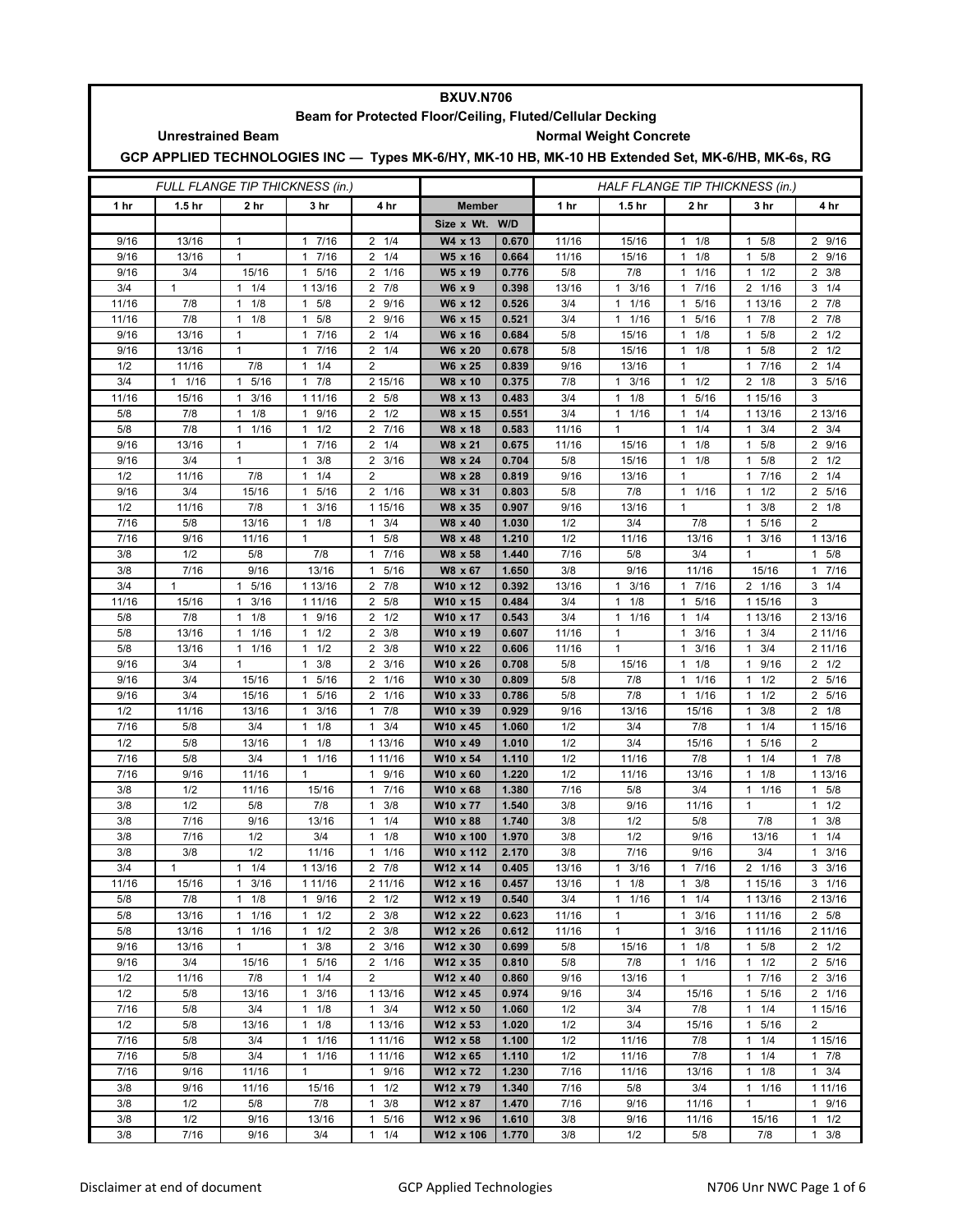| FULL FLANGE TIP THICKNESS (in.) |                   |                 |                      |                                             |                        |                | HALF FLANGE TIP THICKNESS (in.) |                   |                              |                      |                     |
|---------------------------------|-------------------|-----------------|----------------------|---------------------------------------------|------------------------|----------------|---------------------------------|-------------------|------------------------------|----------------------|---------------------|
| 1 hr                            | 1.5 <sub>hr</sub> | 2 <sub>hr</sub> | 3 <sub>hr</sub>      | 4 hr                                        | <b>Member</b>          |                | 1 hr                            | 1.5 <sub>hr</sub> | 2 <sub>hr</sub>              | 3 hr                 | 4 hr                |
|                                 |                   |                 |                      |                                             | Size x Wt. W/D         |                |                                 |                   |                              |                      |                     |
| 3/8                             | 7/16              | 1/2             | 11/16                | 1/8<br>1                                    | W12 x 120              | 1.990          | 3/8                             | 1/2               | 9/16                         | 13/16                | $1 \t1/4$           |
| 3/8                             | 3/8               | 1/2             | 11/16                | 11/16                                       | W12 x 136              | 2.230          | 3/8                             | 7/16              | 9/16                         | 3/4                  | $1 \t3/16$          |
| 3/8                             | 3/8               | 7/16            | $5/8$                | 15/16                                       | W12 x 152              | 2.450          | 3/8                             | 7/16              | 1/2                          | 11/16                | 11/16               |
| 3/8                             | 3/8               | 3/8             | 9/16                 | 7/8                                         | W12 x 170              | 2.720          | 3/8                             | 3/8               | 7/16                         | 5/8                  | 1                   |
| 3/8                             | 3/8               | 3/8             | 1/2                  | 13/16                                       | W12 x 190              | 3.000          | 3/8                             | 3/8               | 7/16                         | 5/8                  | 15/16               |
| 3/8                             | 3/8               | 3/8             | 1/2                  | 3/4                                         | W12 x 210              | 3.270          | 3/8                             | 3/8               | 3/8                          | 9/16                 | 7/8                 |
| 3/8                             | 3/8               | 3/8             | 7/16                 | 11/16                                       | W12 x 230              | 3.550          | 3/8                             | 3/8               | 3/8                          | 1/2                  | 13/16               |
| 3/8                             | 3/8               | 3/8             | 7/16                 | 11/16                                       | W12 x 252              | 3.840          | 3/8                             | 3/8               | 3/8                          | 1/2                  | 3/4                 |
| 3/8                             | 3/8               | 3/8             | 3/8                  | 5/8                                         | W12 x 279              | 4.190          | 3/8                             | 3/8               | 3/8                          | 7/16                 | 11/16               |
| 3/8<br>3/8                      | 3/8<br>3/8        | 3/8<br>3/8      | 3/8<br>3/8           | 9/16<br>9/16                                | W12 x 305              | 4.490<br>4.850 | 3/8<br>3/8                      | 3/8<br>3/8        | 3/8<br>3/8                   | 7/16<br>3/8          | 11/16<br>5/8        |
| 11/16                           | 7/8               | 1/8<br>1        | 5/8<br>1             | 2 9/16                                      | W12 x 336<br>W14 x 22  | 0.534          | 3/4                             | $1 \t1/16$        | 5/16<br>$\mathbf{1}$         | 1 13/16              | $2 \t 7/8$          |
| 5/8                             | 13/16             | 1/16<br>1       | 1/2<br>1             | 2 5/16                                      | W14 x 26               | 0.628          | 11/16                           | 1                 | 3/16<br>$\mathbf{1}$         | 1 1 1 / 16           | 2 5/8               |
| 5/8                             | 13/16             | $\mathbf{1}$    | 7/16<br>$\mathbf{1}$ | 5/16<br>$\overline{2}$                      | W14 x 30               | 0.644          | 11/16                           | 15/16             | 3/16<br>1                    | 1 11/16              | 2 5/8               |
| 9/16                            | 3/4               | 15/16           | 3/8<br>1             | 3/16<br>2                                   | W14 x 34               | 0.725          | 5/8                             | 7/8               | 1/8<br>$\mathbf{1}$          | 9/16<br>1.           | 2 7/16              |
| 9/16                            | 3/4               | 15/16           | 5/16<br>1            | 2 1/16                                      | W14 x 38               | 0.809          | 5/8                             | 7/8               | 1/16<br>$\mathbf{1}$         | 1/2<br>1             | 2 5/16              |
| 1/2                             | 11/16             | 7/8             | 1/4<br>$\mathbf{1}$  | 1 15/16                                     | W14 x 43               | 0.874          | 9/16                            | 13/16             | $\mathbf{1}$                 | 7/16<br>1            | $2 \frac{3}{16}$    |
| 1/2                             | 5/8               | 13/16           | $1 \t3/16$           | 1 13/16                                     | W14 x 48               | 0.970          | 9/16                            | 3/4               | 15/16                        | 5/16<br>$\mathbf{1}$ | 2 1/16              |
| 7/16                            | 5/8               | 3/4             | $1 \t1/8$            | 3/4<br>$\mathbf{1}$                         | W14 x 53               | 1.060          | 1/2                             | 3/4               | 7/8                          | 1/4<br>1             | 1 15/16             |
| 7/16                            | 5/8               | 3/4             | 1/16<br>$\mathbf{1}$ | 1 11/16                                     | W14 x 61               | 1.100          | 1/2                             | 11/16             | 7/8                          | 1/4<br>1             | 1 15/16             |
| 7/16                            | 9/16              | 11/16           | $\mathbf{1}$         | 9/16<br>$\mathbf{1}$                        | W14 x 68               | 1.220          | 1/2                             | 11/16             | 13/16                        | 1/8<br>1             | 1 13/16             |
| 3/8                             | 9/16              | 11/16           | 15/16                | 1/2<br>1                                    | W14 x 74               | 1.320          | 7/16                            | 5/8               | 3/4                          | 1 1/16               | 1 1 1 / 16          |
| 3/8                             | 1/2               | 5/8             | 7/8                  | 7/16<br>$\mathbf{1}$                        | W14 x 82               | 1.450          | 7/16                            | 9/16              | 3/4                          | 1                    | 1 9/16              |
| 3/8                             | 9/16              | 11/16           | 15/16                | 1/2<br>$\mathbf{1}$                         | W14 x 90               | 1.310          | 7/16                            | 5/8               | 3/4                          | 1/8<br>$\mathbf{1}$  | 1 11/16             |
| 3/8                             | 1/2               | 5/8             | 7/8                  | 7/16<br>$\mathbf{1}$                        | W14 x 99               | 1.430          | 7/16                            | 5/8               | 3/4                          | 1 1/16               | $1 \t5/8$           |
| 3/8                             | 1/2               | 5/8             | 7/8                  | 5/16<br>$\mathbf{1}$                        | W14 x 109              | 1.570          | 3/8                             | 9/16              | 11/16                        | 1                    | $1 \t1/2$           |
| 3/8                             | 7/16              | 9/16            | 13/16                | 1/4<br>$\mathbf{1}$                         | W14 x 120              | 1.710          | 3/8                             | 1/2               | 5/8                          | 15/16                | 17/16               |
| 3/8<br>3/8                      | 7/16<br>7/16      | 1/2<br>1/2      | 3/4<br>11/16         | 3/16<br>$\mathbf{1}$<br>1/8<br>$\mathbf{1}$ | W14 x 132              | 1.890<br>1.990 | 3/8<br>3/8                      | 1/2<br>1/2        | 5/8<br>9/16                  | 7/8<br>13/16         | 1 5/16<br>$1 \t1/4$ |
| 3/8                             | 3/8               | 1/2             | 11/16                | 1/16<br>1                                   | W14 x 145<br>W14 x 159 | 2.160          | 3/8                             | 7/16              | 9/16                         | 3/4                  | $1 \t3/16$          |
| 3/8                             | 3/8               | 7/16            | 5/8                  | $\mathbf{1}$                                | W14 x 176              | 2.380          | 3/8                             | 7/16              | 1/2                          | 11/16                | $1 \t1/8$           |
| 3/8                             | 3/8               | 7/16            | 9/16                 | 15/16                                       | W14 x 193              | 2.600          | 3/8                             | 3/8               | 1/2                          | 11/16                | 1                   |
| 3/8                             | 3/8               | 3/8             | 9/16                 | 7/8                                         | W14 x 211              | 2.810          | 3/8                             | 3/8               | 7/16                         | 5/8                  | 15/16               |
| 3/8                             | 3/8               | 3/8             | 1/2                  | 13/16                                       | W14 x 233              | 3.080          | 3/8                             | 3/8               | 7/16                         | 9/16                 | 7/8                 |
| 3/8                             | 3/8               | 3/8             | 1/2                  | 3/4                                         | W14 x 257              | 3.360          | 3/8                             | 3/8               | 3/8                          | 9/16                 | 13/16               |
| 3/8                             | 3/8               | 3/8             | 7/16                 | 11/16                                       | W14 x 283              | 3.660          | 3/8                             | 3/8               | 3/8                          | 1/2                  | 3/4                 |
| 3/8                             | 3/8               | 3/8             | 7/16                 | 5/8                                         | W14 x 311              | 3.980          | 3/8                             | 3/8               | 3/8                          | 1/2                  | 3/4                 |
| 3/8                             | 3/8               | 3/8             | 3/8                  | 5/8                                         | W14 x 342              | 4.320          | 3/8                             | 3/8               | 3/8                          | 7/16                 | 11/16               |
| 3/8                             | 3/8               | 3/8             | 3/8                  | 9/16                                        | W14 x 370              | 4.630          | 3/8                             | 3/8               | 3/8                          | 7/16                 | 5/8                 |
| 3/8                             | 3/8               | 3/8             | 3/8                  | 9/16                                        | W14 x 398              | 4.930          | 3/8                             | 3/8               | 3/8                          | 3/8                  | 5/8                 |
| 3/8                             | 3/8               | 3/8             | 3/8                  | 1/2                                         | W14 x 426              | 5.210          | 3/8                             | 3/8               | 3/8                          | 3/8                  | 9/16                |
| 3/8                             | 3/8               | 3/8             | 3/8                  | 1/2                                         | W14 x 455              | 5.530          | 3/8                             | 3/8               | 3/8                          | 3/8                  | 9/16                |
| 3/8<br>3/8                      | 3/8<br>3/8        | 3/8<br>3/8      | 3/8<br>3/8           | 7/16<br>7/16                                | W14 x 500<br>W14 x 550 | 5.950<br>6.430 | 3/8<br>3/8                      | 3/8<br>3/8        | 3/8<br>3/8                   | 3/8<br>3/8           | 1/2<br>1/2          |
| 3/8                             | 3/8               | 3/8             | 3/8                  | 7/16                                        | W14 x 605              | 6.960          | 3/8                             | 3/8               | 3/8                          | 3/8                  | 7/16                |
| 3/8                             | 3/8               | 3/8             | 3/8                  | 3/8                                         | W14 x 665              | 7.490          | 3/8                             | 3/8               | 3/8                          | 3/8                  | 7/16                |
| 3/8                             | 3/8               | 3/8             | 3/8                  | 3/8                                         | W14 x 730              | 8.080          | 3/8                             | 3/8               | 3/8                          | 3/8                  | 3/8                 |
| 5/8                             | 7/8               | 1<br>1/8        | 9/16<br>1            | $2 \frac{1}{2}$                             | W16 x 26               | 0.558          | 3/4                             | $\mathbf{1}$      | 1/4<br>$\mathbf{1}$          | 1 13/16              | 2 13/16             |
| 5/8                             | 13/16             | $\mathbf{1}$    | 17/16                | 2 5/16                                      | W16 x 31               | 0.661          | 11/16                           | 15/16             | 3/16<br>$\mathbf{1}$         | $1 \t5/8$            | 2 9/16              |
| 9/16                            | 3/4               | $\mathbf{1}$    | $1 \t3/8$            | $2 \frac{3}{16}$                            | W16 x 36               | 0.702          | 5/8                             | 15/16             | 1/8<br>$\mathbf{1}$          | $1 \t5/8$            | $2 \frac{1}{2}$     |
| 9/16                            | 3/4               | 15/16           | 5/16<br>1            | 2 1/16                                      | W16 x 40               | 0.780          | 5/8                             | 7/8               | 1/16<br>$\mathbf{1}$         | 1/2<br>1             | $2 \frac{3}{8}$     |
| 1/2                             | 11/16             | 7/8             | $1 \t1/4$            | 1 15/16                                     | W16 x 45               | 0.870          | 9/16                            | 13/16             | $\mathbf{1}$                 | 7/16<br>$\mathbf{1}$ | $2 \frac{3}{16}$    |
| 1/2                             | 5/8               | 13/16           | $1 \t3/16$           | 17/8                                        | W16 x 50               | 0.962          | 9/16                            | 3/4               | 15/16                        | 1 5/16               | 2 1/16              |
| 7/16                            | 5/8               | 3/4             | 1/16<br>1            | 1 11/16                                     | W16 x 57               | 1.090          | 1/2                             | 11/16             | 7/8                          | 1/4<br>1             | 1 15/16             |
| 7/16                            | $5/8$             | 3/4             | 1/16<br>$\mathbf{1}$ | 1 11/16                                     | W16 x 67               | 1.090          | 1/2                             | 11/16             | 7/8                          | 1/4<br>1             | 1 15/16             |
| 7/16                            | 9/16              | 11/16           | $\mathbf{1}$         | 9/16<br>$\mathbf{1}$                        | W16 x 77               | 1.250          | 7/16                            | 5/8               | 13/16                        | $1 \t1/8$            | $1 \t3/4$           |
| 3/8                             | 1/2               | 5/8             | 7/8                  | 7/16<br>$\mathbf{1}$                        | W16 x 89               | 1.430          | 7/16                            | 5/8               | 3/4                          | 1 1/16               | $1 \t5/8$           |
| 3/8<br>9/16                     | 1/2<br>13/16      | 5/8<br>1        | 13/16<br>1 7/16      | 5/16<br>$\mathbf{1}$<br>$2 \t1/4$           | W16 x 100<br>W18 x 35  | 1.590<br>0.672 | 3/8<br>11/16                    | 9/16<br>15/16     | 11/16<br>1/8<br>$\mathbf{1}$ | 15/16<br>$1 \t5/8$   | $1 \t1/2$<br>2 9/16 |
| 9/16                            | 3/4               | 15/16           | 5/16<br>$\mathbf{1}$ | $2 \t1/8$                                   | W18 x 40               | 0.768          | 5/8                             | 7/8               | 1/16<br>1                    | 1/2<br>$\mathbf{1}$  | $2 \frac{3}{8}$     |
| 1/2                             | 11/16             | 7/8             | 1/4<br>$\mathbf{1}$  | 1 15/16                                     | W18 x 46               | 0.876          | 9/16                            | 13/16             | $\mathbf{1}$                 | 7/16<br>$\mathbf{1}$ | $2 \frac{3}{16}$    |
| 1/2                             | 11/16             | 7/8             | 1/4<br>1             | 1 15/16                                     | W18 x 50               | 0.880          | 9/16                            | 13/16             | $\mathbf{1}$                 | 7/16<br>1            | $2 \frac{3}{16}$    |
| 1/2                             | $5/8$             | 13/16           | 3/16<br>1            | 7/8<br>1                                    | W18 x 55               | 0.963          | 9/16                            | 3/4               | 15/16                        | 5/16<br>1            | 2 1/16              |
| 7/16                            | 5/8               | 13/16           | 1/8<br>$\mathbf{1}$  | 3/4<br>$\mathbf{1}$                         | W18 x 60               | 1.040          | 1/2                             | 3/4               | 7/8                          | $\mathbf{1}$<br>1/4  | $\overline{2}$      |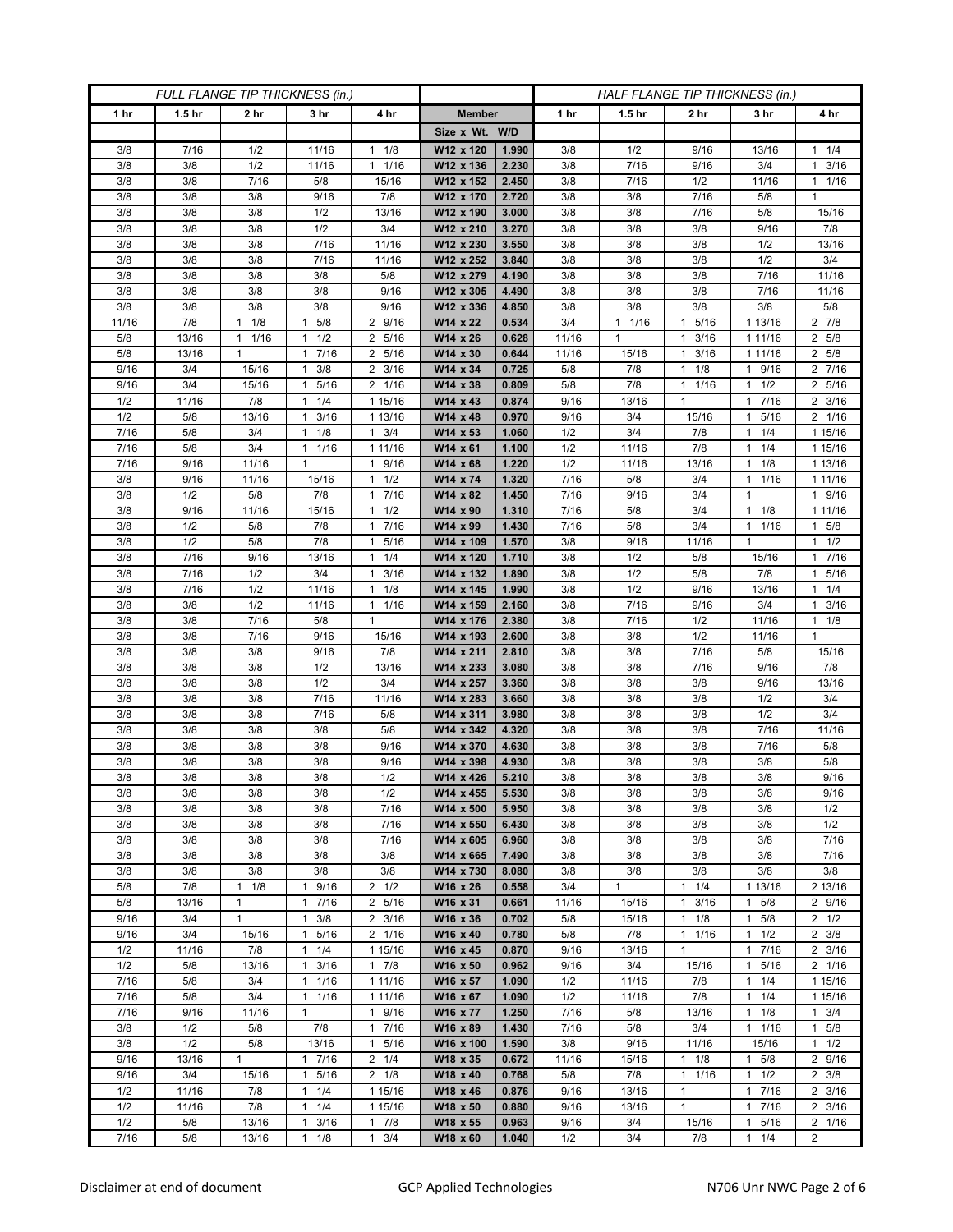| FULL FLANGE TIP THICKNESS (in.) |                   |                   |                           |                                  | HALF FLANGE TIP THICKNESS (in.) |                |              |                   |              |                            |                          |
|---------------------------------|-------------------|-------------------|---------------------------|----------------------------------|---------------------------------|----------------|--------------|-------------------|--------------|----------------------------|--------------------------|
| 1 hr                            | 1.5 <sub>hr</sub> | 2 <sub>hr</sub>   | 3 <sub>hr</sub>           | 4 hr                             | <b>Member</b>                   |                | 1 hr         | 1.5 <sub>hr</sub> | 2 hr         | 3 hr                       | 4 hr                     |
|                                 |                   |                   |                           |                                  | Size x Wt. W/D                  |                |              |                   |              |                            |                          |
| 7/16                            | 5/8               | 3/4               | 1/16<br>1                 | 1 11/16                          | W18 x 65                        | 1.130          | 1/2          | 11/16             | 7/8          | 3/16<br>1                  | 17/8                     |
| 7/16                            | 9/16              | 11/16             | $\mathbf{1}$              | 9/16<br>$\mathbf{1}$             | W18 x 71                        | 1.220          | 1/2          | 11/16             | 13/16        | 1/8<br>1                   | 1 13/16                  |
| 7/16                            | 5/8               | 3/4               | 1 1/16                    | 1 11/16                          | W18 x 76                        | 1.130          | 1/2          | 11/16             | 7/8          | 3/16<br>$\mathbf{1}$       | $1 \t7/8$                |
| 7/16                            | 9/16              | 11/16             | $\mathbf{1}$              | 9/16<br>1                        | W18 x 86                        | 1.270          | 7/16         | 5/8               | 13/16        | 1/8<br>1                   | 3/4<br>1.                |
| 3/8                             | 1/2               | 5/8               | 15/16                     | 7/16<br>1                        | W18 x 97                        | 1.420          | 7/16         | 5/8               | 3/4          | 1/16<br>$\mathbf{1}$       | 1 5/8                    |
| 3/8                             | 1/2               | 5/8               | 7/8                       | 3/8<br>1                         | W18 x 106                       | 1.550          | 3/8          | 9/16              | 11/16        | 1                          | $1 \t1/2$                |
| 3/8                             | 7/16              | 9/16              | 13/16                     | 1/4<br>1                         | W18 x 119                       | 1.720          | 3/8          | 1/2               | 5/8          | 15/16                      | 17/16                    |
| 9/16                            | 3/4               | 15/16             | 3/8<br>1                  | 1/8<br>2                         | W21 x 44                        | 0.746          | 5/8          | 7/8               | $1 \t1/16$   | 1 9/16                     | $2 \frac{3}{8}$          |
| 1/2                             | 11/16             | 7/8               | 1/4<br>$\mathbf{1}$       | 2                                | W21 x 50                        | 0.838          | 9/16         | 13/16             | $\mathbf{1}$ | 7/16<br>1                  | $2 \t1/4$                |
| 1/2                             | 11/16             | 13/16             | 3/16<br>1                 | 7/8<br>$\mathbf{1}$              | W21 x 57                        | 0.952          | 9/16         | 3/4               | 15/16        | 3/8<br>1                   | 2 1/16                   |
| 1/2                             | 11/16             | 13/16             | 3/16<br>1<br>1            | 7/8<br>1                         | W21 x 62                        | 0.952          | 9/16         | 3/4               | 15/16        | 3/8<br>$\mathbf{1}$<br>1   | 2 1/16<br>$\overline{2}$ |
| 7/16<br>7/16                    | 5/8<br>5/8        | 13/16<br>3/4      | 1/8                       | 1<br>3/4                         | W21 x 68                        | 1.040          | 1/2          | 3/4               | 7/8          | 1/4<br>1                   | 17/8                     |
| 7/16                            | 9/16              | 11/16             | 1/16<br>1<br>$\mathbf{1}$ | 1 11/16<br>9/16<br>$\mathbf{1}$  | W21 x 73<br>W21 x 83            | 1.110<br>1.260 | 1/2<br>7/16  | 11/16<br>5/8      | 7/8<br>13/16 | 1/4<br>1/8<br>$\mathbf{1}$ | $1 \t3/4$                |
| 3/8                             | 1/2               | 5/8               | 15/16                     | 7/16<br>1                        | W21 x 93                        | 1.400          | 7/16         | 5/8               | 3/4          | 1/16<br>1                  | 1 5/8                    |
| 3/8                             | 9/16              | 11/16             | 15/16                     | 1/2<br>$\mathbf{1}$              | W21 x 101                       | 1.300          | 7/16         | 5/8               | 3/4          | 1/8<br>1                   | 1 11/16                  |
| 3/8                             | 1/2               | 5/8               | 7/8                       | 7/16<br>$\mathbf{1}$             | W21 x 111                       | 1.430          | 7/16         | 5/8               | 3/4          | 11/16                      | $1 \t5/8$                |
| 3/8                             | 1/2               | 5/8               | 7/8                       | 5/16<br>$\mathbf{1}$             | W21 x 122                       | 1.570          | 3/8          | 9/16              | 11/16        | $\mathbf{1}$               | $1 \t1/2$                |
| 3/8                             | 7/16              | 9/16              | 13/16                     | 1/4<br>1                         | W21 x 132                       | 1.680          | 3/8          | 9/16              | 5/8          | 15/16                      | 1 7/16                   |
| 3/8                             | 7/16              | 9/16              | 3/4                       | 3/16<br>$\mathbf{1}$             | W21 x 147                       | 1.870          | 3/8          | 1/2               | 5/8          | 7/8                        | 5/16<br>1                |
| 1/2                             | 11/16             | 7/8               | $1 \t1/4$                 | $\overline{2}$                   | W24 x 55                        | 0.828          | 9/16         | 13/16             | $\mathbf{1}$ | 17/16                      | $2 \t1/4$                |
| 1/2                             | 11/16             | 13/16             | 3/16<br>1                 | 7/8<br>$\mathbf{1}$              | W24 x 62                        | 0.934          | 9/16         | 13/16             | 15/16        | $1 \t3/8$                  | $2 \t1/8$                |
| 1/2                             | 11/16             | 13/16             | 3/16<br>1                 | 7/8<br>1                         | W24 x 68                        | 0.942          | 9/16         | 3/4               | 15/16        | 3/8<br>1                   | $2 \t1/8$                |
| 7/16                            | 5/8               | 13/16             | $1 \t1/8$                 | 3/4<br>$\mathbf{1}$              | W24 x 76                        | 1.050          | 1/2          | 3/4               | 7/8          | 1/4<br>1                   | 1 15/16                  |
| 7/16                            | 9/16              | 3/4               | $1 \t1/16$                | 5/8<br>1                         | W24 x 84                        | 1.150          | 1/2          | 11/16             | 13/16        | $1 \t3/16$                 | $1 \t7/8$                |
| 7/16                            | 9/16              | 11/16             | $\mathbf{1}$              | 9/16<br>1                        | W24 x 94                        | 1.280          | 7/16         | 5/8               | 13/16        | 1/8<br>1                   | $1 \t3/4$                |
| 7/16                            | 9/16              | 11/16             | $\mathbf{1}$              | 9/16<br>$\mathbf{1}$             | W24 x 104                       | 1.240          | 7/16         | 11/16             | 13/16        | 1/8<br>$\mathbf{1}$        | $1 \t3/4$                |
| 3/8                             | 1/2               | 11/16             | 15/16                     | 7/16<br>1                        | W24 x 117                       | 1.380          | 7/16         | 5/8               | 3/4          | 1 1/16                     | $1 \t5/8$                |
| 3/8<br>3/8                      | 1/2<br>7/16       | 5/8               | 7/8                       | 3/8<br>1<br>1/4<br>$\mathbf{1}$  | W24 x 131<br>W24 x 146          | 1.540          | 3/8          | 9/16              | 11/16        | 1                          | $1 \t1/2$<br>1 7/16      |
| 3/8                             | 7/16              | 9/16<br>9/16      | 13/16<br>3/4              | 3/16<br>$\mathbf{1}$             | W24 x 162                       | 1.700<br>1.880 | 3/8<br>3/8   | 9/16<br>1/2       | 5/8<br>5/8   | 15/16<br>7/8               | 1 5/16                   |
| 7/16                            | 5/8               | 13/16             | 1/8<br>$\mathbf{1}$       | 3/4<br>1                         | W27 x 84                        | 1.030          | 1/2          | 3/4               | 7/8          | 1 5/16                     | $\overline{2}$           |
| 7/16                            | 9/16              | 3/4               | 1/16<br>$\mathbf{1}$      | 5/8<br>1                         | W27 x 94                        | 1.150          | 1/2          | 11/16             | 13/16        | 3/16<br>$\mathbf{1}$       | 17/8                     |
| 7/16                            | 9/16              | 11/16             | $\mathbf{1}$              | $\mathbf{1}$<br>9/16             | W27 x 102                       | 1.240          | 7/16         | 11/16             | 13/16        | 1/8<br>1                   | $1 \t3/4$                |
| 3/8                             | 1/2               | $5/8$             | 15/16                     | 7/16<br>$\mathbf{1}$             | W27 x 114                       | 1.390          | 7/16         | 5/8               | 3/4          | 1/16<br>$\mathbf{1}$       | $1 \t5/8$                |
| 3/8                             | 1/2               | 5/8               | 7/8                       | 3/8<br>1                         | W27 x 129                       | 1.560          | 3/8          | 9/16              | 11/16        | $\mathbf{1}$               | $1 \t1/2$                |
| 3/8                             | 1/2               | 5/8               | 7/8                       | 3/8<br>1                         | W27 x 146                       | 1.550          | 3/8          | 9/16              | 11/16        | $\mathbf{1}$               | $1 \t1/2$                |
| 3/8                             | 7/16              | 9/16              | 13/16                     | 1/4<br>1                         | W27 x 161                       | 1.700          | 3/8          | 9/16              | 5/8          | 15/16                      | 7/16<br>1.               |
| 3/8                             | 7/16              | 9/16              | 3/4                       | 3/16<br>$\mathbf{1}$             | W27 x 178                       | 1.870          | 3/8          | 1/2               | 5/8          | 7/8                        | 1 5/16                   |
| 1/2                             | 5/8               | $\frac{1}{3}$ /16 | 1/8<br>1                  | 1 13/16                          | W30 x 90                        | 1.020          | 1/2          | 3/4               | 15/16        | 5/16<br>1                  | $\overline{2}$           |
| $\frac{1}{7}{16}$               | 5/8               | 3/4               | 1/16<br>$\mathbf{1}$      | 1 11/16                          | W30 x 99                        | 1.120          | 1/2          | 11/16             | 7/8          | 3/16<br>$\mathbf{1}$       | $1 \t7/8$                |
| 7/16                            | 9/16              | 11/16             | $\mathbf{1}$              | $\mathbf{1}$<br>5/8              | W30 x 108                       | 1.210          | 1/2          | 11/16             | 13/16        | $1 \t3/16$                 | 1 13/16                  |
| 3/8                             | 9/16              | 11/16             | 15/16                     | 1/2<br>1                         | W30 x 116<br>W30 x 124          | 1.300          | 7/16         | 5/8               | 3/4          | $\mathbf{1}$<br>1/8        | 1 11/16                  |
| 3/8<br>3/8                      | 1/2<br>1/2        | 5/8<br>5/8        | 15/16<br>7/8              | 7/16<br>1<br>3/8<br>1            | W30 x 132                       | 1.390<br>1.470 | 7/16<br>7/16 | 5/8<br>9/16       | 3/4<br>11/16 | $1 \t1/16$<br>$\mathbf{1}$ | $1 \t5/8$<br>1 9/16      |
| 3/8                             | 7/16              | 9/16              | 13/16                     | $5/16$<br>$\mathbf{1}$           | W30 x 173                       | 1.660          | 3/8          | 9/16              | 11/16        | 15/16                      | 17/16                    |
| 3/8                             | 7/16              | 9/16              | 3/4                       | 3/16<br>1                        | W30 x 191                       | 1.850          | 3/8          | 1/2               | 5/8          | 7/8                        | 1 5/16                   |
| 3/8                             | 3/8               | 1/2               | 11/16                     | 1/8<br>1                         | W30 x 211                       | 2.010          | 3/8          | 1/2               | 9/16         | 13/16                      | $1 \t1/4$                |
| 7/16                            | 9/16              | 11/16             | $\mathbf{1}$              | 5/8<br>$\mathbf{1}$              | W33 x 118                       | 1.210          | 1/2          | 11/16             | 13/16        | $1 \t3/16$                 | 1 13/16                  |
| 3/8                             | 9/16              | 11/16             | 15/16                     | 1/2<br>$\mathbf{1}$              | W33 x 130                       | 1.320          | 7/16         | 5/8               | 3/4          | 1 1/16                     | 1 1 1 / 16               |
| 3/8                             | 1/2               | 5/8               | 7/8                       | 7/16<br>1                        | W33 x 141                       | 1.430          | 7/16         | 5/8               | 3/4          | 1/16<br>$\mathbf{1}$       | $1 \t5/8$                |
| 3/8                             | 1/2               | 5/8               | 7/8                       | $\mathbf{1}$<br>3/8              | W33 x 152                       | 1.530          | 3/8          | 9/16              | 11/16        | $\mathbf{1}$               | $1 \t1/2$                |
| 3/8                             | 7/16              | 9/16              | 13/16                     | 1/4<br>$\mathbf{1}$              | W33 x 169                       | 1.700          | 3/8          | 9/16              | 5/8          | 15/16                      | 17/16                    |
| 3/8                             | 7/16              | 9/16              | 3/4                       | 3/16<br>1                        | W33 x 201                       | 1.790          | 3/8          | 1/2               | 5/8          | 7/8                        | $1 \t3/8$                |
| 3/8                             | 7/16              | 1/2               | 3/4                       | 1/8<br>$\mathbf{1}$              | W33 x 221                       | 1.970          | 3/8          | 1/2               | 9/16         | 13/16                      | 11/4                     |
| 3/8                             | 3/8               | 1/2               | 11/16                     | $\mathbf{1}$<br>1/16             | W33 x 241                       | 2.130          | 3/8          | 7/16              | 9/16         | 3/4                        | $1 \t3/16$               |
| 7/16                            | 9/16              | 11/16             | $\mathbf{1}$              | 9/16<br>1                        | W36 x 135                       | 1.290          | 7/16         | 5/8               | 13/16        | $1 \t1/8$                  | $1 \t3/4$                |
| 3/8                             | 1/2               | 5/8               | 7/8                       | 7/16<br>1                        | W36 x 150                       | 1.430          | 7/16         | 5/8               | 3/4          | 11/16                      | $1 \t5/8$                |
| 3/8                             | 1/2               | 5/8               | 7/8                       | 3/8<br>1                         | W36 x 160                       | 1.510          | 7/16         | 9/16              | 11/16        | $\mathbf{1}$               | 1 9/16                   |
| 3/8                             | 1/2               | 5/8               | 13/16                     | 5/16<br>1<br>1/4<br>$\mathbf{1}$ | W36 x 170<br>W36 x 182          | 1.600<br>1.720 | 3/8          | 9/16              | 11/16        | 15/16                      | $1 \t1/2$                |
| 3/8<br>3/8                      | 7/16<br>7/16      | 9/16<br>9/16      | 13/16<br>3/4              | 1<br>3/16                        | W36 x 194                       | 1.810          | 3/8<br>3/8   | 1/2<br>1/2        | 5/8<br>5/8   | 15/16<br>7/8               | 17/16<br>1<br>3/8        |
| 3/8                             | 7/16              | 1/2               | 3/4                       | 1/8<br>$\mathbf{1}$              | W36 x 210                       | 1.960          | 3/8          | 1/2               | 9/16         | 13/16                      | $1 \t1/4$                |
| 3/8                             | 7/16              | 1/2               | 3/4                       | 1<br>1/8                         | W36 x 230                       | 1.950          | 3/8          | 1/2               | 9/16         | 13/16                      | 1 5/16                   |
|                                 |                   |                   |                           |                                  |                                 |                |              |                   |              |                            |                          |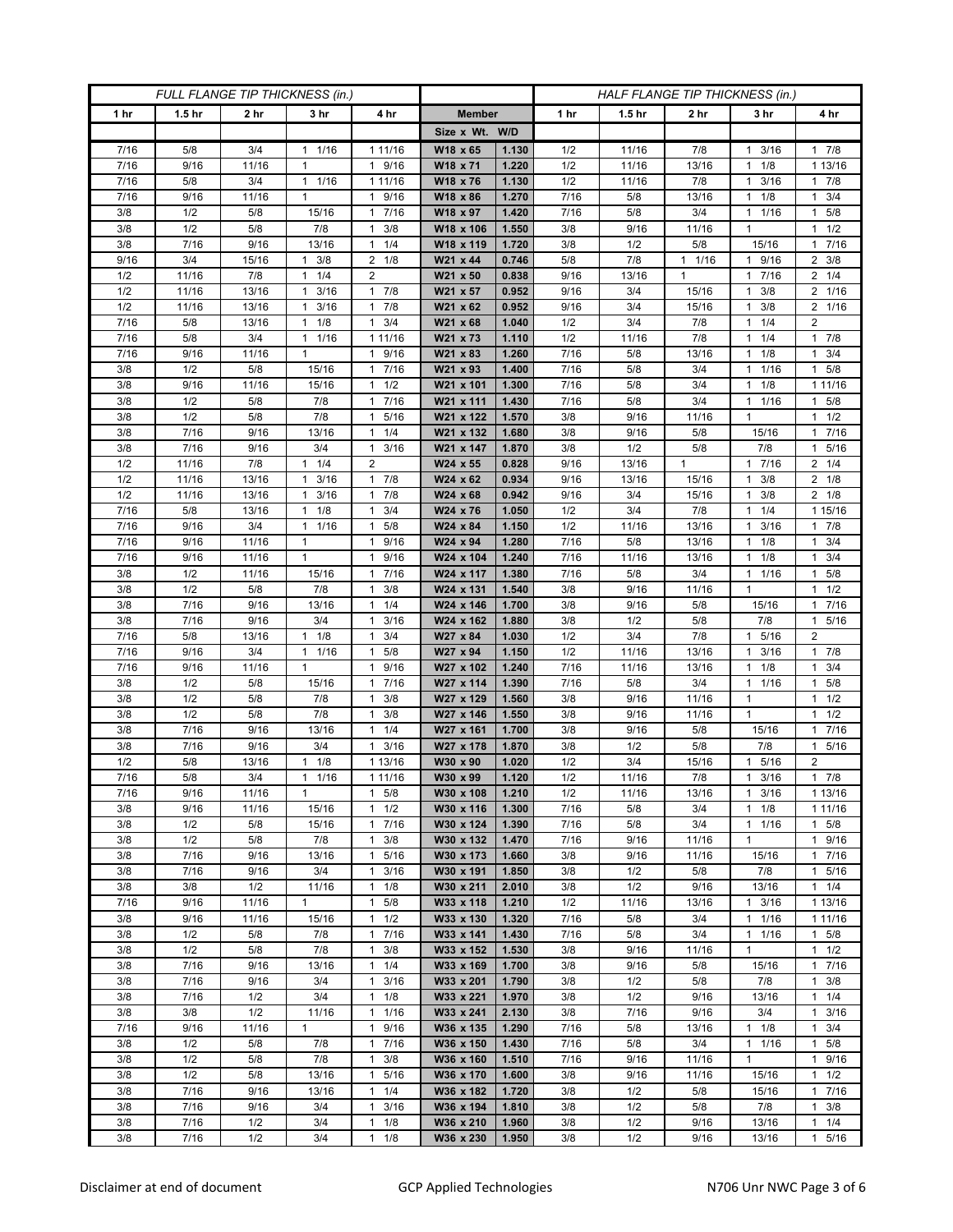| FULL FLANGE TIP THICKNESS (in.) |                      |                      |                        |                                     |                | HALF FLANGE TIP THICKNESS (in.) |            |                                   |                                              |                        |                                    |  |
|---------------------------------|----------------------|----------------------|------------------------|-------------------------------------|----------------|---------------------------------|------------|-----------------------------------|----------------------------------------------|------------------------|------------------------------------|--|
| 1 hr                            | 1.5 <sub>hr</sub>    | 2 hr                 | 3 hr                   | 4 hr                                | <b>Member</b>  |                                 | 1 hr       | 1.5 <sub>hr</sub>                 | 2 hr                                         | 3 hr                   | 4 hr                               |  |
|                                 |                      |                      |                        |                                     | Size x Wt. W/D |                                 |            |                                   |                                              |                        |                                    |  |
| 3/8                             | 3/8                  | 1/2                  | 11/16                  | 1/16<br>$\mathbf{1}$                | W36 x 245      | 2.080                           | 3/8        | 7/16                              | 9/16                                         | 13/16                  | $1 \t1/4$                          |  |
| 3/8                             | 3/8                  | 7/16                 | 5/8                    | $\mathbf{1}$                        | W36 x 256      | 2.370                           | 3/8        | 7/16                              | 1/2                                          | 11/16                  | $1 \t1/8$                          |  |
| 3/8                             | 3/8                  | 1/2                  | 11/16                  | $\mathbf{1}$<br>1/16                | W36 x 260      | 2.180                           | 3/8        | 7/16                              | 9/16                                         | 3/4                    | 3/16<br>$\mathbf{1}$               |  |
| 3/8                             | 3/8                  | 7/16                 | 5/8                    | $\mathbf{1}$                        | W36 x 280      | 2.350                           | 3/8        | 7/16                              | 1/2                                          | 3/4                    | $1 \t1/8$                          |  |
| 3/8                             | 3/8                  | 7/16                 | 5/8                    | 15/16                               | W36 x 300      | 2.500                           | 3/8        | 3/8                               | 1/2                                          | 11/16                  | 11/16                              |  |
| 3/4                             | 1/16<br>$\mathbf{1}$ | 5/16<br>1            | 7/8<br>$\mathbf{1}$    | 2 15/16                             | Other          | 0.370                           | 7/8        | $1 \t1/4$                         | 1/2<br>$\mathbf{1}$                          | $2 \t1/8$              | 3 5/16                             |  |
| 3/4                             | $\mathbf{1}$         | 5/16<br>$\mathbf{1}$ | 1 13/16                | 2 15/16                             | Other          | 0.380                           | 7/8        | 3/16<br>1                         | 1/2<br>1                                     | $2 \t1/8$              | 3 5/16                             |  |
| 3/4                             | $\mathbf{1}$         | 5/16<br>$\mathbf{1}$ | 1 13/16                | $2 \t 7/8$                          | Other          | 0.390                           | 13/16      | 3/16<br>$\mathbf{1}$              | 7/16<br>$\mathbf{1}$                         | 2 1/16                 | $3 \t1/4$                          |  |
| 3/4                             | 1                    | 1/4<br>1             | 1 13/16                | 7/8<br>2                            | Other          | 0.400                           | 13/16      | 3/16<br>$\mathbf{1}$              | 7/16<br>$\mathbf{1}$                         | $\overline{2}$<br>1/16 | $3 \t1/4$                          |  |
| 3/4                             | $\mathbf{1}$         | 1/4<br>$\mathbf{1}$  | 1 13/16                | 2 13/16                             | Other          | 0.410                           | 13/16      | 3/16<br>$\mathbf{1}$              | $7/16$<br>$\mathbf{1}$                       | 2 1/16                 | $3 \frac{3}{16}$                   |  |
| 3/4                             | $\mathbf{1}$         | 1/4<br>$\mathbf{1}$  | 3/4<br>$\mathbf{1}$    | 2 13/16                             | Other          | 0.420                           | 13/16      | 3/16<br>$\mathbf{1}$              | 7/16<br>$\mathbf{1}$                         | $\overline{2}$         | $3 \frac{3}{16}$                   |  |
| 3/4                             | 1                    | 1/4<br>1             | 3/4<br>1               | 2 13/16                             | Other          | 0.430                           | 13/16      | $1 \t1/8$                         | 7/16<br>$\mathbf{1}$                         | 2                      | $3 \t1/8$                          |  |
| 11/16                           | 1                    | 1/4<br>1             | 3/4<br>1               | $2 \frac{3}{4}$                     | Other          | 0.440                           | 13/16      | $1 \t1/8$                         | 3/8<br>$\mathbf{1}$                          | 2                      | $3 \t1/8$                          |  |
| 11/16                           | 15/16                | 3/16<br>1            | 3/4<br>$\mathbf{1}$    | $\overline{2}$<br>3/4               | Other          | 0.450                           | 13/16      | $1 \t1/8$                         | 3/8<br>$\mathbf{1}$                          | $\overline{2}$         | 3 1/16                             |  |
| 11/16                           | 15/16                | 3/16<br>$\mathbf{1}$ | 1 11/16                | 2 11/16                             | Other          | 0.460                           | 13/16      | $1 \t1/8$                         | 3/8<br>$\mathbf{1}$                          | 1 15/16                | $3 \t1/16$                         |  |
| 11/16                           | 15/16                | $1 \t3/16$           | 1 11/16                | 2 11/16                             | Other          | 0.470                           | 3/4        | $1 \t1/8$                         | 3/8<br>$\mathbf{1}$                          | 1 15/16                | 3                                  |  |
| 11/16                           | 15/16                | 3/16<br>1            | 1 11/16                | 2 11/16                             | Other          | 0.480                           | 3/4        | 1/8<br>$\mathbf{1}$               | 3/8<br>$\mathbf{1}$                          | 1 15/16                | 3                                  |  |
| 11/16                           | 15/16                | 3/16<br>$\mathbf{1}$ | 1 11/16                | 2 5/8                               | Other          | 0.490                           | 3/4        | 1/16<br>$\mathbf{1}$              | 5/16<br>$\mathbf{1}$                         | 17/8                   | 2 15/16                            |  |
| 11/16                           | 15/16                | $1 \t3/16$           | $1 \t5/8$              | 2 5/8                               | Other          | 0.500                           | 3/4        | $1 \t1/16$                        | 5/16<br>1                                    | 17/8                   | 2 15/16                            |  |
| 11/16<br>11/16                  | 15/16<br>7/8         | 1/8<br>1<br>1/8<br>1 | 5/8<br>1<br>5/8<br>1   | 9/16<br>2<br>9/16<br>$\overline{2}$ | Other<br>Other | 0.510<br>0.520                  | 3/4<br>3/4 | 1/16<br>1<br>1/16<br>$\mathbf{1}$ | 5/16<br>$\mathbf{1}$<br>5/16<br>$\mathbf{1}$ | 7/8<br>-1<br>7/8<br>1  | 2 15/16<br>$2 \t7/8$               |  |
|                                 | 7/8                  | $1 \t1/8$            | 5/8<br>$\mathbf{1}$    | 9/16<br>2                           | Other          | 0.530                           | 3/4        | 11/16                             | 5/16<br>$\mathbf{1}$                         | 1 13/16                | $2 \t 7/8$                         |  |
| 11/16<br>5/8                    | 7/8                  | 1/8<br>1             | 9/16<br>-1             | 2<br>1/2                            | Other          | 0.540                           | 3/4        | 1/16<br>1                         | 1/4<br>$\mathbf{1}$                          | 1 13/16                | 2 13/16                            |  |
| 5/8                             | 7/8                  | 1/8<br>$\mathbf{1}$  | 9/16<br>$\mathbf{1}$   | $2 \frac{1}{2}$                     | Other          | 0.550                           | 3/4        | 11/16                             | 1/4<br>$\mathbf{1}$                          | 1 13/16                | 2 13/16                            |  |
| 5/8                             | 7/8                  | $1 \t1/8$            | 1 9/16                 | $2 \frac{1}{2}$                     | Other          | 0.560                           | 3/4        | $\mathbf{1}$                      | 1/4<br>$\mathbf{1}$                          | 1 13/16                | 2 13/16                            |  |
| 5/8                             | 7/8                  | 1/16<br>$\mathbf{1}$ | 9/16<br>1              | 7/16<br>$\overline{2}$              | Other          | 0.570                           | 11/16      | 1                                 | 1/4<br>$\mathbf{1}$                          | 3/4<br>1               | $2 \frac{3}{4}$                    |  |
| 5/8                             | 7/8                  | 1/16<br>$\mathbf{1}$ | 9/16<br>1              | 2 7/16                              | Other          | 0.580                           | 11/16      | $\mathbf{1}$                      | 1/4<br>$\mathbf{1}$                          | 3/4<br>1               | $2 \frac{3}{4}$                    |  |
| 5/8                             | 7/8                  | 1/16<br>$\mathbf{1}$ | $1 \t1/2$              | 7/16<br>2                           | Other          | 0.590                           | 11/16      | $\mathbf{1}$                      | 1/4<br>$\mathbf{1}$                          | 3/4<br>1               | 2 11/16                            |  |
| 5/8                             | 7/8                  | 1/16<br>$\mathbf{1}$ | $1 \t1/2$              | $2 \frac{3}{8}$                     | Other          | 0.600                           | 11/16      | $\mathbf{1}$                      | 3/16<br>$\mathbf{1}$                         | 3/4<br>1               | 2 11/16                            |  |
| 5/8                             | 13/16                | 1/16<br>$\mathbf{1}$ | 1/2<br>1               | 3/8<br>2                            | Other          | 0.610                           | 11/16      | $\mathbf{1}$                      | 3/16<br>$\mathbf{1}$                         | 1 1 1 / 1 6            | 2 11/16                            |  |
| 5/8                             | 13/16                | 1<br>1/16            | 1/2<br>$\mathbf{1}$    | $\overline{2}$<br>3/8               | Other          | 0.620                           | 11/16      | $\mathbf{1}$                      | 3/16<br>$\mathbf{1}$                         | 1 11/16                | 2 5/8                              |  |
| 5/8                             | 13/16                | 1/16<br>$\mathbf{1}$ | 1/2<br>$\mathbf{1}$    | 5/16<br>2                           | Other          | 0.630                           | 11/16      | 15/16                             | 3/16<br>$\mathbf{1}$                         | 1 11/16                | 2 5/8                              |  |
| 5/8                             | 13/16                | 1/16<br>$\mathbf{1}$ | 7/16<br>$\mathbf{1}$   | 5/16<br>2                           | Other          | 0.640                           | 11/16      | 15/16                             | 3/16<br>$\mathbf{1}$                         | 1 11/16                | 2 5/8                              |  |
| 5/8                             | 13/16                | $\mathbf{1}$         | 1 7/16                 | 5/16<br>2                           | Other          | 0.650                           | 11/16      | 15/16                             | 3/16<br>$\mathbf{1}$                         | 1 11/16                | 2 9/16                             |  |
| 5/8                             | 13/16                | $\mathbf{1}$         | 7/16<br>$\mathbf{1}$   | $\overline{2}$<br>5/16              | Other          | 0.660                           | 11/16      | 15/16                             | 3/16<br>$\mathbf{1}$                         | 5/8<br>1               | 2 9/16                             |  |
| 9/16                            | 13/16                | $\mathbf{1}$         | 7/16<br>$\mathbf{1}$   | 1/4<br>2                            | Other          | 0.670                           | 11/16      | 15/16                             | 1/8<br>$\mathbf{1}$                          | 5/8<br>1               | 2 9/16                             |  |
| 9/16                            | 13/16                | $\mathbf{1}$         | 17/16                  | 1/4<br>2                            | Other          | 0.680                           | 5/8        | 15/16                             | 1/8<br>$\mathbf{1}$                          | 5/8<br>1               | $2 \frac{1}{2}$                    |  |
| 9/16                            | 13/16                | $\mathbf{1}$         | 3/8<br>1               | 1/4<br>2                            | Other          | 0.690                           | 5/8        | 15/16                             | 1/8<br>$\mathbf{1}$                          | 5/8<br>1               | $2 \frac{1}{2}$                    |  |
| 9/16                            | 13/16                | $\mathbf{1}$         | 3/8<br>1               | $\overline{2}$<br>3/16              | Other          | 0.700                           | 5/8        | 15/16                             | 1/8<br>$\mathbf{1}$                          | 5/8                    | $2 \frac{1}{2}$                    |  |
| 9/16                            | 3/4                  | $\mathbf{1}$         | 3/8<br>1               | $2 \frac{3}{16}$                    | Other          | 0.710                           | 5/8        | 15/16                             | 1/8<br>$\mathbf{1}$                          | 9/16<br>1              | 2 7/16                             |  |
| 9/16                            | 3/4                  | $\mathbf{1}$         | 3/8<br>1               | $\overline{2}$<br>3/16              | Other          | 0.720                           | 5/8        | 7/8                               | 1/8<br>$\mathbf{1}$                          | 9/16<br>$\mathbf{1}$   | 2 7/16                             |  |
| 9/16                            | 3/4                  | 15/16                | 3/8<br>1               | $2 \frac{3}{16}$                    | Other          | 0.730                           | 5/8        | 7/8                               | 1/8<br>$\mathbf{1}$                          | 1 9/16                 | 2 7/16                             |  |
| 9/16                            | 3/4                  | 15/16                | $1 \t3/8$              | $2 \t1/8$                           | Other          | 0.740                           | 5/8        | 7/8                               | 1/16<br>$\mathbf{1}$                         | 9/16<br>$\mathbf{1}$   | 2 7/16                             |  |
| 9/16<br>9/16                    | 3/4<br>3/4           | 15/16<br>15/16       | $1 \t3/8$<br>5/16<br>1 | $2 \t1/8$<br>$\overline{2}$<br>1/8  | Other<br>Other | 0.750<br>0.760                  | 5/8<br>5/8 | 7/8<br>7/8                        | 1/16<br>1<br>1/16<br>$\mathbf{1}$            | 1 9/16<br>1/2<br>1     | $2 \frac{3}{8}$<br>$2 \frac{3}{8}$ |  |
| 9/16                            | 3/4                  | 15/16                | 1 5/16                 | $2 \t1/8$                           | Other          | 0.770                           | 5/8        | 7/8                               | 1/16<br>$\mathbf{1}$                         | $1 \t1/2$              | $2 \frac{3}{8}$                    |  |
| 9/16                            | 3/4                  | 15/16                | 1 5/16                 | 2 1/16                              | Other          | 0.780                           | 5/8        | 7/8                               | 1/16<br>$\mathbf{1}$                         | $1 \t1/2$              | $2 \frac{3}{8}$                    |  |
| 9/16                            | 3/4                  | 15/16                | 5/16<br>$\mathbf{1}$   | 2 1/16                              | Other          | 0.790                           | 5/8        | 7/8                               | 1/16<br>$\mathbf{1}$                         | 1/2<br>1               | 2 5/16                             |  |
| 9/16                            | 3/4                  | 15/16                | 1 5/16                 | 2 1/16                              | Other          | 0.800                           | 5/8        | 7/8                               | $1/16$<br>$\mathbf{1}$                       | 1/2<br>$\mathbf{1}$    | 2 5/16                             |  |
| 9/16                            | 3/4                  | 15/16                | 1 5/16                 | 2 1/16                              | Other          | 0.810                           | 5/8        | 7/8                               | 1/16<br>$\mathbf{1}$                         | $1 \t1/2$              | 2 5/16                             |  |
| 1/2                             | 11/16                | 7/8                  | $1 \t1/4$              | $\overline{2}$                      | Other          | 0.820                           | 9/16       | 13/16                             | $\mathbf{1}$                                 | 7/16<br>$\mathbf{1}$   | $2 \t1/4$                          |  |
| 1/2                             | 11/16                | 7/8                  | $1 \t1/4$              | $\overline{2}$                      | Other          | 0.830                           | 9/16       | 13/16                             | $\mathbf{1}$                                 | 7/16<br>$\mathbf{1}$   | $2 \t1/4$                          |  |
| 1/2                             | 11/16                | 7/8                  | $1 \t1/4$              | $\overline{2}$                      | Other          | 0.840                           | 9/16       | 13/16                             | $\mathbf{1}$                                 | 1 7/16                 | $2 \t1/4$                          |  |
| 1/2                             | 11/16                | 7/8                  | $1 \t1/4$              | 2                                   | Other          | 0.850                           | 9/16       | 13/16                             | $\mathbf{1}$                                 | 1 7/16                 | $2 \t1/4$                          |  |
| 1/2                             | 11/16                | 7/8                  | $1 \t1/4$              | $\overline{2}$                      | Other          | 0.860                           | 9/16       | 13/16                             | $\mathbf{1}$                                 | 1 7/16                 | $2 \frac{3}{16}$                   |  |
| 1/2                             | 11/16                | 7/8                  | $\mathbf{1}$<br>1/4    | 1 15/16                             | Other          | 0.870                           | 9/16       | 13/16                             | $\mathbf{1}$                                 | 7/16<br>1              | $2 \frac{3}{16}$                   |  |
| 1/2                             | 11/16                | 7/8                  | 1/4<br>$\mathbf{1}$    | 1 15/16                             | Other          | 0.880                           | 9/16       | 13/16                             | $\mathbf{1}$                                 | 7/16<br>$\mathbf{1}$   | $2 \frac{3}{16}$                   |  |
| 1/2                             | 11/16                | 7/8                  | $\mathbf{1}$<br>1/4    | 1 15/16                             | Other          | 0.890                           | 9/16       | 13/16                             | $\mathbf{1}$                                 | 3/8<br>$\mathbf{1}$    | $2 \frac{3}{16}$                   |  |
| 1/2                             | 11/16                | 7/8                  | 1<br>3/16              | 1 15/16                             | Other          | 0.900                           | 9/16       | 13/16                             | $\mathbf{1}$                                 | 3/8                    | 2 3/16                             |  |
| 1/2                             | 11/16                | 7/8                  | 3/16<br>$\mathbf{1}$   | 1 15/16                             | Other          | 0.910                           | 9/16       | 13/16                             | $\mathbf{1}$                                 | 3/8<br>1               | $2 \t1/8$                          |  |
| 1/2                             | 11/16                | 7/8                  | 3/16<br>$\mathbf{1}$   | $1 \t7/8$                           | Other          | 0.920                           | 9/16       | 13/16                             | 15/16                                        | 3/8<br>$\mathbf{1}$    | $2 \t1/8$                          |  |
| 1/2                             | 11/16                | 13/16                | 3/16<br>$\mathbf{1}$   | 7/8<br>1                            | Other          | 0.930                           | 9/16       | 13/16                             | 15/16                                        | 3/8<br>1               | $2 \t1/8$                          |  |
| 1/2                             | 11/16                | 13/16                | 3/16<br>1              | 7/8<br>1                            | Other          | 0.940                           | 9/16       | 3/4                               | 15/16                                        | 3/8<br>1               | $2 \t1/8$                          |  |
| 1/2                             | 11/16                | 13/16                | 3/16<br>$\mathbf{1}$   | 7/8<br>$\mathbf{1}$                 | Other          | 0.950                           | 9/16       | 3/4                               | 15/16                                        | 3/8<br>$\mathbf{1}$    | 2 1/16                             |  |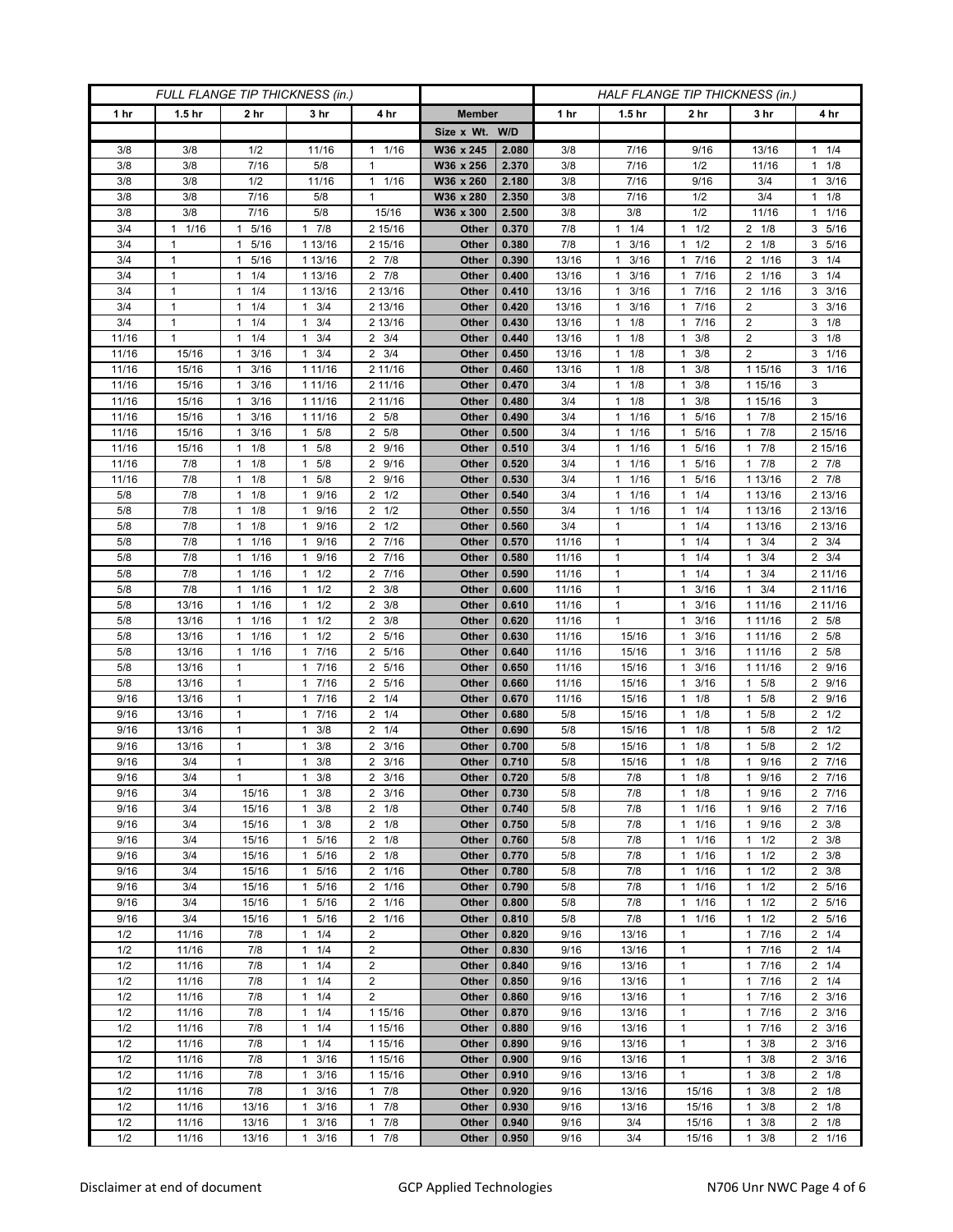| FULL FLANGE TIP THICKNESS (in.) |                   |                 |                                   |                                 | HALF FLANGE TIP THICKNESS (in.) |                |              |                   |                 |                      |                     |
|---------------------------------|-------------------|-----------------|-----------------------------------|---------------------------------|---------------------------------|----------------|--------------|-------------------|-----------------|----------------------|---------------------|
| 1 hr                            | 1.5 <sub>hr</sub> | 2 <sub>hr</sub> | 3 <sub>hr</sub>                   | 4 hr                            | <b>Member</b>                   |                | 1 hr         | 1.5 <sub>hr</sub> | 2 <sub>hr</sub> | 3 hr                 | 4 hr                |
|                                 |                   |                 |                                   |                                 | Size x Wt. W/D                  |                |              |                   |                 |                      |                     |
| 1/2                             | 11/16             | 13/16           | 3/16<br>$\mathbf{1}$              | 7/8<br>$\mathbf{1}$             | Other                           | 0.960          | 9/16         | 3/4               | 15/16           | 5/16<br>1            | 2 1/16              |
| 1/2                             | 5/8               | 13/16           | 3/16<br>$\mathbf{1}$              | 1 13/16                         | Other                           | 0.970          | 9/16         | 3/4               | 15/16           | 5/16<br>1            | 2 1/16              |
| 1/2                             | 5/8               | 13/16           | $1 \t1/8$                         | 1 13/16                         | Other                           | 0.980          | 9/16         | 3/4               | 15/16           | 5/16<br>1            | 2 1/16              |
| 1/2                             | 5/8               | 13/16           | 1/8<br>1                          | 1 13/16                         | Other                           | 0.990          | 9/16         | 3/4               | 15/16           | 5/16                 | 2 1/16              |
| 1/2                             | 5/8               | 13/16           | 1/8<br>$\mathbf{1}$               | 1 13/16                         | Other                           | 1.000          | 1/2          | 3/4               | 15/16           | 5/16<br>1            | $\boldsymbol{2}$    |
| 1/2                             | 5/8               | 13/16           | $1 \t1/8$                         | 1 13/16                         | Other                           | 1.010          | 1/2          | 3/4               | 15/16           | 5/16<br>1.           | $\overline{c}$      |
| 1/2                             | 5/8               | 13/16           | 1/8<br>$\mathbf{1}$               | 1 13/16                         | Other                           | 1.020          | 1/2          | 3/4               | 15/16           | 5/16                 | $\boldsymbol{2}$    |
| 7/16                            | 5/8               | 13/16           | 1/8<br>$\mathbf{1}$               | 3/4<br>$\mathbf{1}$             | Other                           | 1.030          | 1/2          | 3/4               | 7/8             | 5/16<br>1            | $\overline{2}$      |
| 7/16                            | 5/8               | 13/16           | $1 \t1/8$                         | 3/4<br>$\mathbf{1}$             | Other                           | 1.040          | 1/2          | 3/4               | 7/8             | 1/4<br>1.            | $\overline{2}$      |
| 7/16                            | 5/8               | 13/16           | 1/8<br>1                          | 3/4<br>$\mathbf{1}$             | Other                           | 1.050          | 1/2          | 3/4               | 7/8             | 1/4<br>1             | 1 15/16             |
| 7/16                            | 5/8               | 3/4             | 1/8<br>1                          | 3/4<br>$\mathbf{1}$             | Other                           | 1.060          | 1/2          | 3/4               | 7/8             | 1/4<br>1             | 1 15/16             |
| 7/16                            | 5/8               | 3/4             | 1/16<br>$\mathbf{1}$              | $\mathbf{1}$<br>3/4             | Other                           | 1.070          | 1/2          | 3/4               | 7/8             | 1/4<br>1             | 1 15/16             |
| 7/16                            | 5/8               | 3/4             | 1/16<br>$\mathbf{1}$              | 3/4<br>1                        | Other                           | 1.080          | 1/2          | 11/16             | 7/8             | 1/4<br>1             | 1 15/16             |
| 7/16<br>7/16                    | 5/8<br>5/8        | 3/4<br>3/4      | 1/16<br>1<br>1/16<br>$\mathbf{1}$ | 1 11/16                         | Other                           | 1.090          | 1/2<br>1/2   | 11/16             | 7/8<br>7/8      | 1/4<br>1<br>1/4      | 1 15/16<br>1 15/16  |
| 7/16                            | 5/8               | 3/4             | 1/16<br>$\mathbf{1}$              | 1 11/16<br>1 11/16              | Other<br>Other                  | 1.100<br>1.110 | 1/2          | 11/16<br>11/16    | 7/8             | 1/4<br>1             | 17/8                |
| 7/16                            | 5/8               | 3/4             | 1/16<br>$\mathbf{1}$              | 1 11/16                         | Other                           | 1.120          | 1/2          | 11/16             | 7/8             | 3/16<br>1            | 17/8                |
| 7/16                            | 5/8               | 3/4             | $\mathbf{1}$<br>1/16              | 1 11/16                         | Other                           | 1.130          | 1/2          | 11/16             | 7/8             | 3/16                 | 17/8                |
| $\frac{1}{7}{16}$               | 9/16              | 3/4             | 1/16<br>$\mathbf{1}$              | 1 11/16                         | Other                           | 1.140          | 1/2          | 11/16             | 7/8             | 3/16<br>1            | 17/8                |
| 7/16                            | 9/16              | 3/4             | 1/16<br>$\mathbf{1}$              | 5/8<br>1                        | Other                           | 1.150          | 1/2          | 11/16             | 13/16           | 3/16<br>1            | 17/8                |
| 7/16                            | 9/16              | 3/4             | 1/16<br>$\mathbf{1}$              | 5/8<br>$\mathbf{1}$             | Other                           | 1.160          | 1/2          | 11/16             | 13/16           | 3/16                 | $1 \t7/8$           |
| 7/16                            | 9/16              | 3/4             | 1/16<br>1                         | 5/8<br>1                        | Other                           | 1.170          | 1/2          | 11/16             | 13/16           | 3/16<br>1            | 1 13/16             |
| 7/16                            | 9/16              | 3/4             | $\mathbf{1}$                      | 5/8<br>$\mathbf{1}$             | Other                           | 1.180          | 1/2          | 11/16             | 13/16           | 3/16                 | 1 13/16             |
| 7/16                            | 9/16              | 3/4             | $\mathbf{1}$                      | 5/8<br>1                        | Other                           | 1.190          | 1/2          | 11/16             | 13/16           | 3/16<br>$\mathbf{1}$ | 1 13/16             |
| 7/16                            | 9/16              | 3/4             | $\mathbf{1}$                      | 5/8<br>1                        | Other                           | 1.200          | 1/2          | 11/16             | 13/16           | 3/16<br>1.           | 1 13/16             |
| 7/16                            | 9/16              | 11/16           | $\mathbf{1}$                      | 5/8<br>$\mathbf{1}$             | Other                           | 1.210          | 1/2          | 11/16             | 13/16           | 3/16                 | 1 13/16             |
| 7/16                            | 9/16              | 11/16           | $\mathbf{1}$                      | 9/16<br>$\mathbf{1}$            | <b>Other</b>                    | 1.220          | 1/2          | 11/16             | 13/16           | 1/8<br>1             | 1 13/16             |
| 7/16                            | 9/16              | 11/16           | 1                                 | 9/16<br>1                       | Other                           | 1.230          | 7/16         | 11/16             | 13/16           | $1 \t1/8$            | $1 \t3/4$           |
| 7/16                            | 9/16              | 11/16           | $\mathbf{1}$                      | 9/16<br>1                       | Other                           | 1.240          | 7/16         | 11/16             | 13/16           | 1/8                  | 3/4<br>$\mathbf{1}$ |
| 7/16                            | 9/16              | 11/16           | $\mathbf{1}$                      | 9/16<br>$\mathbf{1}$            | <b>Other</b>                    | 1.250          | 7/16         | 5/8               | 13/16           | 1/8<br>1             | $1 \t3/4$           |
| 7/16                            | 9/16              | 11/16           | $\mathbf{1}$                      | 9/16<br>1                       | Other                           | 1.260          | 7/16         | 5/8               | 13/16           | $1 \t1/8$            | $1 \t3/4$           |
| 7/16                            | 9/16              | 11/16           | $\mathbf{1}$                      | 9/16<br>1                       | Other                           | 1.270          | 7/16         | 5/8               | 13/16           | 1/8<br>1             | 3/4<br>$\mathbf{1}$ |
| 7/16                            | 9/16              | 11/16           | $\mathbf{1}$                      | 9/16<br>$\mathbf{1}$            | <b>Other</b>                    | 1.280          | 7/16         | 5/8               | 13/16           | 1/8<br>1             | $1 \t3/4$           |
| 7/16                            | 9/16              | 11/16           | $\mathbf{1}$                      | 9/16<br>$\mathbf{1}$            | Other                           | 1.290          | 7/16         | 5/8               | 13/16           | $1 \t1/8$            | $1 \t3/4$           |
| 3/8<br>3/8                      | 9/16<br>9/16      | 11/16<br>11/16  | 15/16<br>15/16                    | 1/2<br>1<br>1/2<br>$\mathbf{1}$ | Other<br>Other                  | 1.300<br>1.310 | 7/16<br>7/16 | 5/8<br>5/8        | 3/4<br>3/4      | 1/8<br>1<br>1/8<br>1 | 1 11/16<br>1 11/16  |
| 3/8                             | 9/16              | 11/16           | 15/16                             | 1/2<br>$\mathbf{1}$             | Other                           | 1.320          | 7/16         | 5/8               | 3/4             | 1/16<br>1            | 1 1 1 / 16          |
| 3/8                             | 9/16              | 11/16           | 15/16                             | 1/2<br>1                        | Other                           | 1.330          | 7/16         | 5/8               | 3/4             | 1/16<br>1            | 1 11/16             |
| 3/8                             | 9/16              | 11/16           | 15/16                             | 1/2<br>$\mathbf{1}$             | Other                           | 1.340          | 7/16         | 5/8               | 3/4             | 1/16<br>1            | 1 1 1/16            |
| 3/8                             | 9/16              | 11/16           | 15/16                             | 1/2<br>$\mathbf{1}$             | Other                           | 1.350          | 7/16         | 5/8               | 3/4             | 1/16                 | 1 1 1 / 1 6         |
| 3/8                             | 1/2               | 11/16           | 15/16                             | 1/2<br>$\mathbf{1}$             | Other                           | 1.360          | 7/16         | 5/8               | 3/4             | 1/16<br>$\mathbf{1}$ | 1 1 1 / 1 6         |
| 3/8                             | 1/2               | 11/16           | 15/16                             | $1 \t1/2$                       | Other                           | 1.370          | 7/16         | 5/8               | 3/4             | $1 \t1/16$           | $1 \t5/8$           |
| 3/8                             | 1/2               | 11/16           | 15/16                             | 7/16<br>$\mathbf{1}$            | Other                           | 1.380          | 7/16         | 5/8               | 3/4             | 1/16<br>1.           | $1 \t5/8$           |
| 3/8                             | 1/2               | 5/8             | 15/16                             | 7/16<br>1                       | Other                           | 1.390          | 7/16         | 5/8               | 3/4             | 1/16<br>$\mathbf{1}$ | $1 \t5/8$           |
| 3/8                             | 1/2               | 5/8             | 15/16                             | $\mathbf{1}$<br>7/16            | Other                           | 1.400          | 7/16         | 5/8               | 3/4             | $\mathbf{1}$<br>1/16 | 1 5/8               |
| 3/8                             | 1/2               | 5/8             | 15/16                             | 7/16<br>$\mathbf{1}$            | Other                           | 1.410          | 7/16         | 5/8               | 3/4             | 1/16<br>1            | 1 5/8               |
| 3/8                             | 1/2               | 5/8             | 15/16                             | 7/16<br>$\mathbf{1}$            | Other                           | 1.420          | 7/16         | 5/8               | 3/4             | 1/16<br>1            | $1 \t5/8$           |
| 3/8                             | 1/2               | 5/8             | 7/8                               | 7/16<br>$\mathbf{1}$            | Other                           | 1.430          | 7/16         | 5/8               | 3/4             | 1/16<br>1            | $1 \t5/8$           |
| 3/8                             | 1/2               | 5/8             | 7/8                               | 7/16<br>$\mathbf{1}$            | Other                           | 1.440          | 7/16         | 5/8               | 3/4             | 1                    | $1 \t5/8$           |
| 3/8                             | 1/2               | 5/8             | 7/8                               | 7/16<br>$\mathbf{1}$            | Other                           | 1.450          | 7/16         | 9/16              | 3/4             | 1                    | 1 9/16              |
| 3/8                             | 1/2               | 5/8             | 7/8                               | $\mathbf{1}$<br>7/16            | Other                           | 1.460          | 7/16         | 9/16              | 3/4             | $\mathbf{1}$         | 1 9/16              |
| 3/8                             | 1/2               | 5/8             | 7/8                               | 3/8<br>$\mathbf{1}$             | Other                           | 1.470          | 7/16         | 9/16              | 11/16           | $\mathbf{1}$         | 1 9/16              |
| 3/8<br>3/8                      | 1/2<br>1/2        | 5/8<br>5/8      | 7/8<br>7/8                        | 3/8<br>$\mathbf{1}$<br>3/8<br>1 | Other<br>Other                  | 1.480<br>1.490 | 7/16<br>7/16 | 9/16<br>9/16      | 11/16<br>11/16  | $\mathbf{1}$<br>1    | 1 9/16<br>1 9/16    |
| 3/8                             | 1/2               | 5/8             | 7/8                               | 3/8<br>$\mathbf{1}$             | Other                           | 1.500          | 7/16         | 9/16              | 11/16           | $\mathbf{1}$         | 1 9/16              |
| 3/8                             | 1/2               | 5/8             | 7/8                               | $\mathbf{1}$<br>3/8             | Other                           | 1.510          | 7/16         | 9/16              | 11/16           | 1                    | 1 9/16              |
| 3/8                             | 1/2               | 5/8             | 7/8                               | 3/8<br>$\mathbf{1}$             | Other                           | 1.520          | 7/16         | 9/16              | 11/16           | 1                    | 1 9/16              |
| 3/8                             | 1/2               | 5/8             | 7/8                               | 3/8<br>$\mathbf{1}$             | Other                           | 1.530          | 3/8          | 9/16              | 11/16           | $\mathbf{1}$         | $1 \t1/2$           |
| 3/8                             | 1/2               | 5/8             | 7/8                               | 3/8<br>$\mathbf{1}$             | <b>Other</b>                    | 1.540          | 3/8          | 9/16              | 11/16           | $\mathbf{1}$         | $1 \t1/2$           |
| 3/8                             | 1/2               | 5/8             | 7/8                               | 3/8<br>$\mathbf{1}$             | Other                           | 1.550          | 3/8          | 9/16              | 11/16           | $\mathbf{1}$         | $1 \t1/2$           |
| 3/8                             | 1/2               | 5/8             | 7/8                               | 3/8<br>1                        | Other                           | 1.560          | 3/8          | 9/16              | 11/16           | $\mathbf{1}$         | $1 \t1/2$           |
| 3/8                             | 1/2               | 5/8             | 7/8                               | 5/16<br>$\mathbf{1}$            | Other                           | 1.570          | 3/8          | 9/16              | 11/16           | $\mathbf{1}$         | $1 \t1/2$           |
| 3/8                             | 1/2               | 5/8             | 7/8                               | 5/16<br>1                       | Other                           | 1.580          | 3/8          | 9/16              | 11/16           | 15/16                | $1 \t1/2$           |
| 3/8                             | 1/2               | 5/8             | 13/16                             | 5/16<br>1                       | Other                           | 1.590          | 3/8          | 9/16              | 11/16           | 15/16                | $1 \t1/2$           |